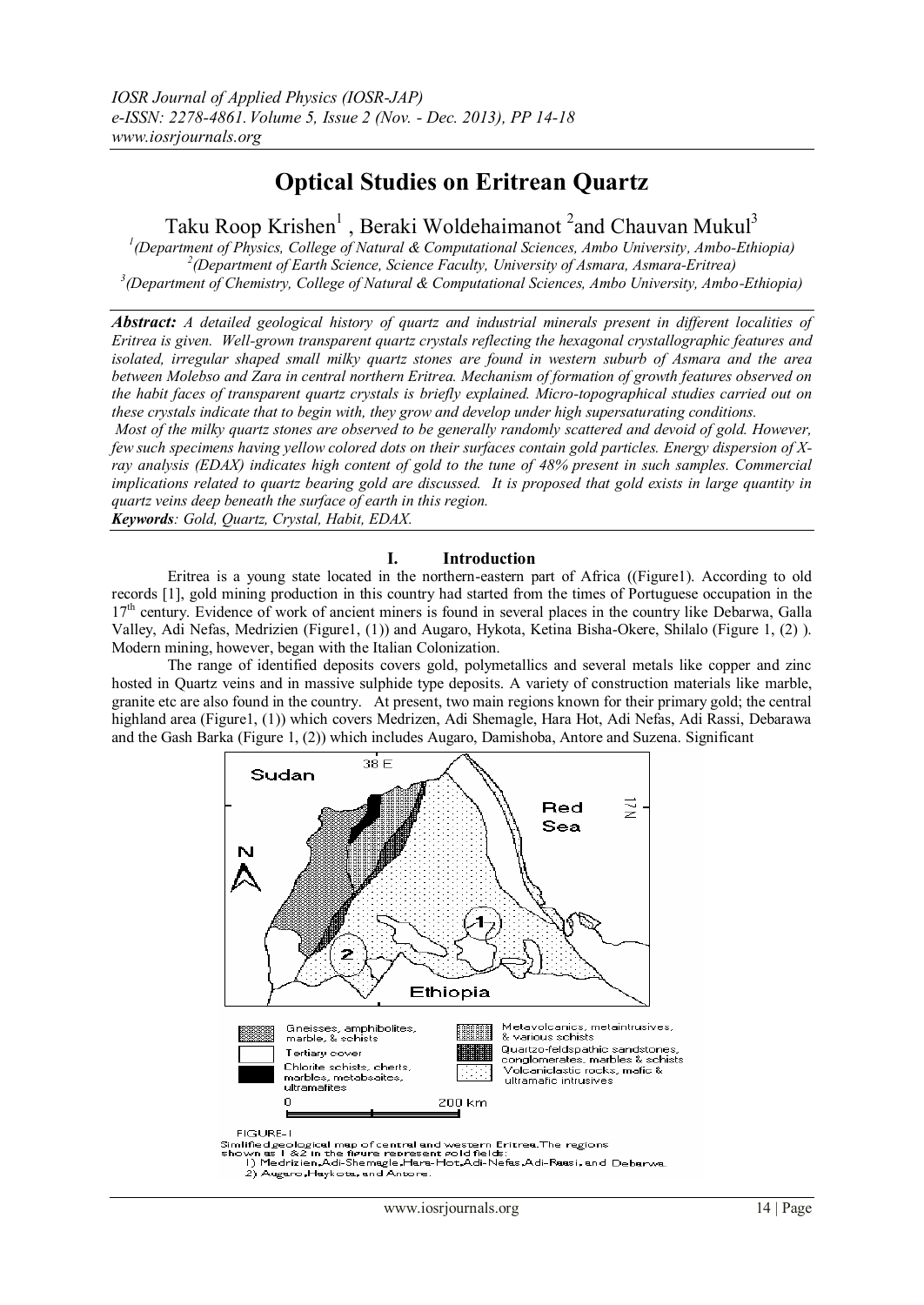Alluvial gold is also known at Shillalo and southern Seraya. The average head grade in most of the mines was reported to be as high as 25-45 grams per ton, with reasonably good recovery after milling. The primary gold deposits in Eritrea occur in veins associated with quartz.

Well-grown transparent quartz crystals reflecting the hexagonal crystallographic features and randomly scattered some irregular shaped small milky quartz stones are found in the area between Molebso and Zara in central northern Eritrea.

Several surface micro-topographical features are indicative of the conditions of mechanism of growth of the crystals. The present paper relates to micro-topographical observations of transparent natural quartz crystals of Eritrea and scanning electron microscopic (SEM) and energy dispersive X-ray analytical (EDAX) studies carried out on the irregular shaped milky quartz specimens.

## **II. Observations and discussion**

# **II.1. Striations and hillocks on habit faces:**

Most of the quartz crystals were found to be remarkably transparent and lustrous with usually flat surfaces. These crystals were thoroughly cleaned with usual reagents, then coated with silver films to enhance the contrast and examined under a metallurgical microscope.

Figure 2 illustrates a built-up picture of Striations observed on a  $(1010)$  prism face, which are smooth, non-uniformly spaced and perpendicular to c-axis. All the crystals by and large revealed generally the presence of such striations on their prism faces. The observations of striations presented here is rather striking because usually the prism faces of natural quartz are characterized by horizontal striations perpendicular to c-axis and almost devoid of growth hillocks, but here, the edge nucleation resulting into a hillock is seen on the left hand side of the figure. Corner nucleations on some of the crystal faces were not uncommon. It needs to be mentioned that all the habit faces having edge and corner nucleation were, in fact, found to have impurities on their habit faces i.e. tiny black spots seen in the figure.

John, Rakovan and Jaszczak [2] have proposed a possible mechanism in which migration and clustering of impurities is correlated to the kink formation by using differential interference microscopy and atomic force microscopy for the study of the micro-topography of (001) surfaces of single crystals of graphite from Nambia.

In the present case it is suggested that the edge and corner nucleation results due to the effect of adsorbed impurities on the growth process. There is always a very high probability of the presence of impurities in various forms present in nature which can get incorporated in the crystals during the process of



FIGURE 2

A built -up picture of irregularly spaced striations observed on a {1000}prism face. On the left is seen formation of a hillock due to edge nucleation.

growth or the impurity molecules would be pushed to the edge of one face where they become trapped by the growth layers spreading from neighboring face. Even in this trapped position they can behave as nuclei for fresh growth. Also, if these impurity molecules are pushed along the edge to a corner, corner nucleation can occur. The prism faces of several quartz crystals exhibited the presence of growth hillocks. It is known fact that once a crystals grow in size, independent growth can take place on their habit faces and in later stages result into hillock formation by two-dimensional nucleation process by spreading and piling up of growth layers on the individual faces and by interaction of growth sheets spreading on prism faces with those on dome faces [3, 4, 5, 6, 7, 8]. In fact, a lot of data is available about the mechanism of formation of hillocks on quartz crystals and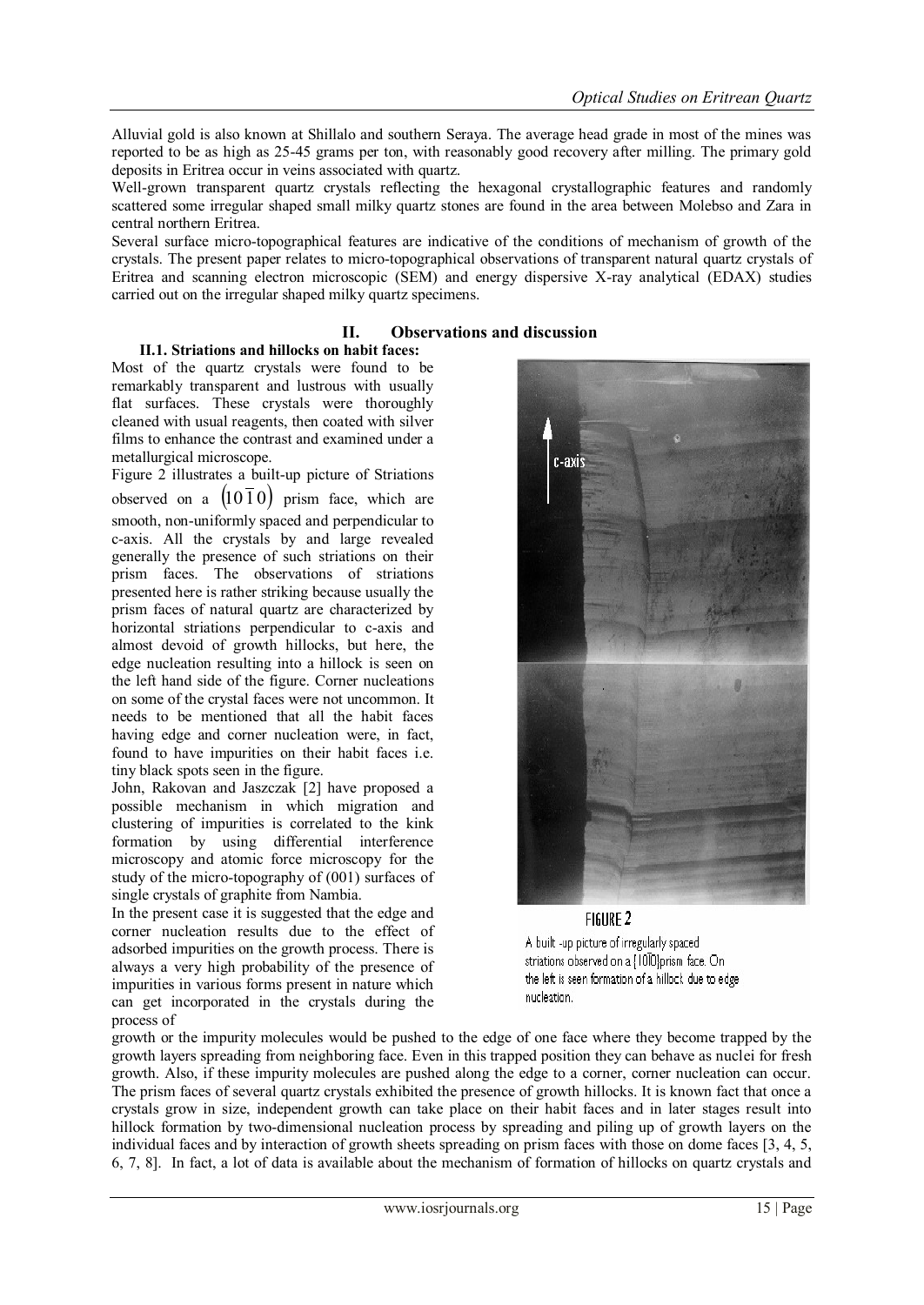also various growth morphologies of crystals [9, 10]. We did not see evidence of etching on any of the habit faces of crystals.

The observations presented here, suggest that to begin with, crystals of quartz develop and grow under high super saturation conditions. Formation of hillocks, other growth structures and absence of growth spirals support this view. Further variation in super saturation values and fast evaporation rates can take place in nature and help in the development of changing growth patterns

#### **II.2 Milky quartz Specimens containing gold particulars**

On some of the milky quartz specimens, very tiny yellow colored dots could be seen through 10 X magnifying lens but when examined under higher magnification through a microscope, content of gold in the form of yellow colored tiny particles and/ or patches could be observed. A scanning electron micrograph record on one of the regions of a specimen containing gold is shown in Figure 3a. It depicts elevated and irregularly shaped growth structure of light yellow color patch. Energy dispersive X-ray spectra recorded on the surface near to structure of Figure 3a is shown in Figure 3b.



The results obtained on comparative basis suggest that light yellow colored abnormal growth structure is that of gold accompanied by Ag, Fe, & Rb as impurity with their peaks corresponding to significantly low values of 3.48%, 1.63% and 5.38% in comparison to gold varying from 1. 5% to 48.27%.. It is important to mention that the content of gold was found to vary from specimen to specimen. It varied between1.5% to 48%. When such samples are properly cleaned and polished, they could be used as gold quartz nuggets or for jewellery manufacturing. Therefore, in the interest of national economy, It will important to search such samples in the region by means of metal detectors.

#### **II.3 Milky Quartz devoid of gold**

Most of the specimens of milky quartz specimens were found to be devoid of gold particles. SEM of one such specimen with randomly oriented impurities is shown in Figure4a and its record of corresponding energy dispersive X-ray spectra is



FIGURE-4a SEM of a Milky quartz specimen devoid of gold<br>particles showing randomly oriented impurities



**FIGURE 4b** Energy dispersive X-ray spectra recorded on the surface (illustrated in figure 4a) showing aluminium as impurity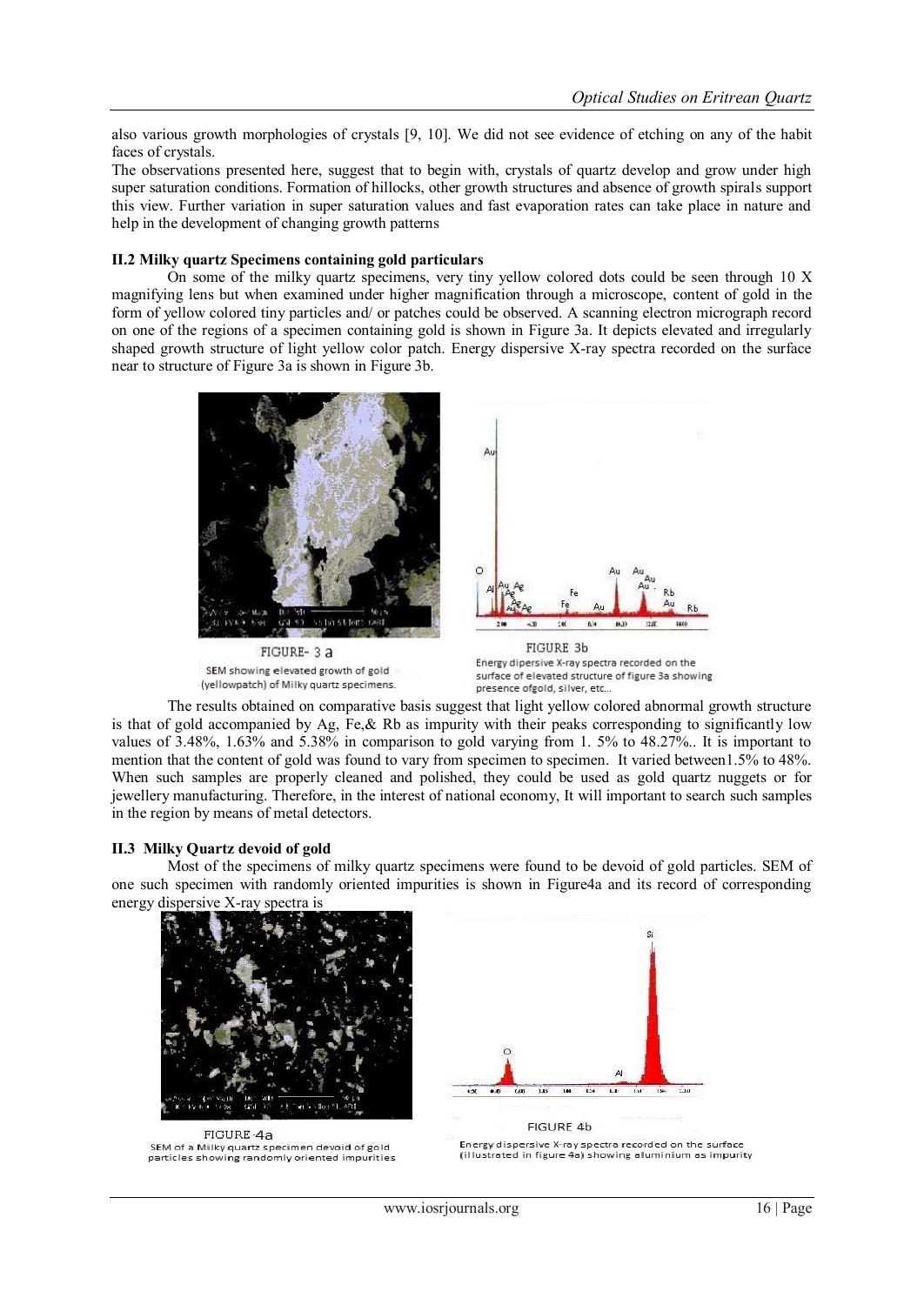shown in Figure 4b. It shows Al as impurity to the tune of 1.3%. Such mineral can form in contact with quartz at high temperature and pressure [11].

Hydrothermal dissolution experiments carried out in the laboratory on quartz crystals [12] indicate that quartz can be dissolved in ordinary water under high pressure and temperature quickly in about a week's time and this duration is nothing as compared to millions of years of rock history, wherein the conditions of dissolution in the environment are duplicated very slowly deep in the earth's crust. Water is a universal solvent in earth's crust and most minerals in rocks grow from water solutions, come in contact with growing quartz and thereby get trapped in the environment. Reports also show that hydrothermal reservoirs are involved in gold mineralization [13].

In fact, association of gold and quartz forms one of the most common types of "primary gold deposits"[14,]. Gold-containing quartz rocks are found in areas where volcanic hydrothermal activity takes place in the geologic past. The areas include the regions around old gold mines. Gold is transported through the Earth's crust dissolved in warm to hot salty water. These fluids are generated in huge volumes deep in the Earth's crust as water-bearing minerals dehydrate during metamorphism. Any gold present in the rocks being heated and squeezed is sweated out and goes into solution as complex ions. In this form, dissolved gold, along with other elements such as silicon, iron and sulphur, migrates wherever fractures in the rocks allow the fluids to pass. This direction is generally upwards, to cooler regions at lower pressures nearer the Earth's surface. Out of several minerals that are likely to fall out of the solution, quartz is only the first that falls out of the solution and gold is one of the last minerals to be deposited out of solution. Under these conditions, the gold eventually becomes insoluble and begins to crystallize, most often enveloped by masses of white silicon dioxide, known as milky quartz. When erosion occurs, transport of some of gold quartz stones could take place and such specimen may appear on the surface of earth during long periods of geological time.

Gold-Bearing quartz is one of the world's rarest forms of natural gold. It is found underground by hard rock miners in only a few locations in the world. This unique formation is being mined 1,500 to 2,500 feet below the earth's [15]. On similar lines and in light of our observations, it is suggested that exploring the possibilities of deep mining would perhaps help to locate gold deposits in veins associated with quartz. It is quite likely that gold may exist in bulk beneath the surface.

#### **III. Conclusions:-**

- 1. Eritrean quartz crystals develop and grow under high super saturation conditions. Hillock formation on their habit faces result by two-dimensional nucleation process.
- 2. As the content of gold in some of the milky quartz specimens has been observed to vary from a low value of 1.5 % to a high value of 48 %, an exquisite piece of jewelry can be created after cutting  $\&$  polishing them in an appropriate manner or alternatively gold can be extracted from the samples through gravitation separation process. The income generated through this process could play an important role for the improvement of Eritrean economy.
- 3. Experimental evidence collected indicates that gold in bulk exists in quartz veins deep below the surface of the located region. Exploration of gold bearing quartz veins in this region would be an important addition to the already existing gold mines of Eritrea.

#### **References**

- [1] Beraki Woldehaimanot, Tectonic and geochemical characterization of volcanic and granitoids from the madobha belt, Northern Eritrea, J. Afri. Sciences. 30, 4,2000, 817-31
- [2] John, Rakovan and A Jaszezak, Multiple length scale growth spirals on metamorphic graphite [001] surfaces studied by atomic force microscopy, Amer. Miner 87, 2002,17-24
- [3] M.S.Joshi and P.N.Kotru, Role of micro crystals in the growth and Development of Prism faces of cultured quartz, Kristall und Technik, 12,1, 1977,13-25
- [4] M.S.Joshi and B.K. Paul, Surface structures of trigonal bipyramidal faces of natural quartz, Amer.Miner, 62, 1977, 122-126
- [5] P.N.Kotru, On the Dissolution of Grown Synthetic quartz inside autoclaves, Kristall und Technik,13,1, 1978,35-41
- [6] P.N.Kotru, S.K.Kachroo, and K.K.Raina, Twinning in Hydrothermally grown quartz as revealed by etch structures, Crystal. Res. and Technol, 20, 1, 1985, 27-37
- [7] I, Sunagawa, Characterization of crystal surfaces by optical microscopy, Fortschr. Miner, 52, 1975,515
- I, Sunagawa, Crystal Growth and Characterization, Proc.ISSCG-2, Spring School Japan, Oxford, 1975,347
- [9] R. K.Takoo, Mechanism of various Growth Morphologies of Kutch quartz crystals, Cryst, Res, Technol,21,1,1986,145-150
- [10] M.S.Joshi and R.K Taku, Development of (120) faces of natural topaz, Amer.Miner. 57,1972, 1884-89
- [11] I, Garba, Origin of Pan-African mesothermal gold mineralization at Bin Yauri, Nigeria. J. Afri, E Sciences,31, 2,2000, 433-49
- [12] Rebert Francois, Anne-Marie and Boullier Karima Firdaous, Gold –quartz veins in metamorphic terrances and their bearing on the role of fluids in faulting, Journal of Geophysical Research; Solid Earth, 100, issue B7, 1995, 12861-79
- [13] A K Bilay, A. F. M. Kisters, F.M.Meyer and J.Schneider, The geology of the Lega Dembi gold deposit, southern Ethiopia, Journal Mineralium Deposita, 32 issue 5, 1997, 491-504.
- [14] Dion Weatherley and Richard Henley, Flash vaporization during earth quakes evidenced by gold deposits, Nature GeoScience /letter 6, march 2013, 294-298.
- [15] M.S. Rattenbury, S.C. Cox, L. Reynolds, J.Moore and N. Whetter, Structural Controls of gold mineralization, Recfton Goldfields, Newzealand, nzpam.govt.nz/mineral/conferences-1/77.53pdf-library,2013, 177-182